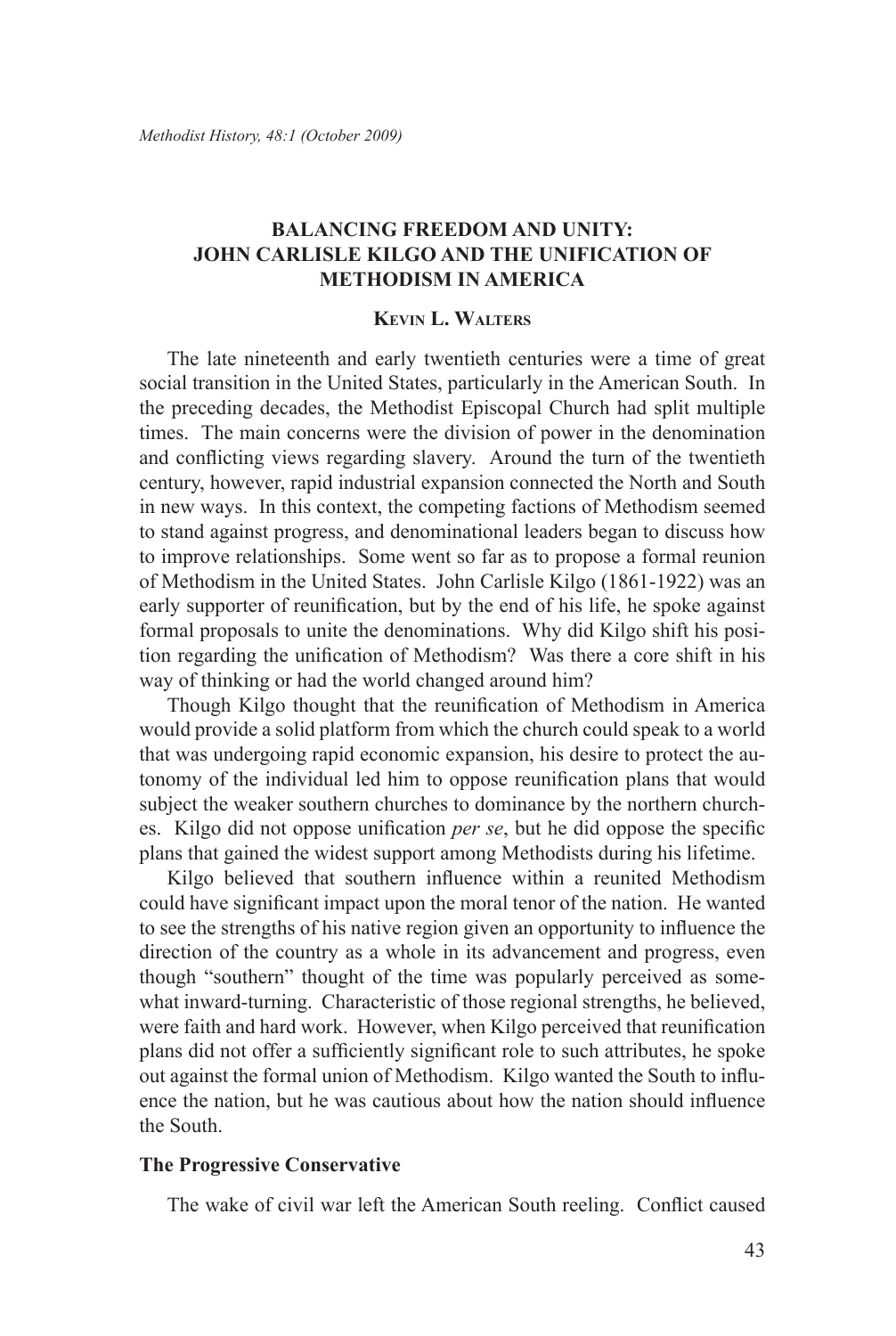damage on both economic and social levels. Resentment against the North manifested itself in a strong sense of sectional connection in the South. The North may have won the war, but the South kept its pride. Through the latter decades of the nineteenth century, the economic situation in the South slowly improved, partially because of the industrial boom in the North. As new business developed in the South, industrialists freely crossed sectional lines in the interest of larger markets. In the South, conflict emerged between those who favored putting sectional differences aside in favor of economic development in conjunction with the North and those who were wary of alliances with a region so different from their own. By the late nineteenth century, a younger generation began rising to prominence in the South for whom the Civil War was only a repeated narrative told by a previous generation. In the churches, young leaders began questioning the relevance of regional denominations in the emerging national culture.

In the early decades of the nineteenth century, The Methodist Episcopal Church was one of the fastest-growing denominations in the young nation. Between 1784 and 1810, the number of Methodists in the United States multiplied by a factor of ten.<sup>1</sup> However, differences in opinion soon divided Methodists. In 1830, the Methodist Protestant Church formed in response to a desire that the denomination should divide power between the laity and clergy. The largest split, however, came in 1844 when the southern Methodist churches refused to be subject to the anti-slavery leanings of the northern churches. Eventually taking the name, Methodist Episcopal Church, South, the group represented most of the Methodist churches in the American South. Early on, heated conflict characterized the relationship between the rival Methodist groups. As the nineteenth century drew to a close, however, relations within the splintered Methodist groups had improved to the point that cooperation among them to promote the greater good of the growth of Methodism in America began to seem not only possible, but feasible.

Enter John Carlisle Kilgo. The son of a Methodist circuit preacher, John Carlisle Kilgo was born on July 22, 1861, to James T. and Catherine M. Kilgo in Laurens, South Carolina. On both sides of his family, Kilgo's ancestors included numerous Methodist preachers. Kilgo spoke fondly of growing up in a Methodist parsonage and of the spiritual guidance provided by his mother.<sup>2</sup> Steeped in southern Methodism, Kilgo early felt called to preach. At the age of seventeen, Kilgo attended a revival meeting and dedicated his life to God's service later that evening.3 Ordained in 1882, John C. Kilgo soon emerged as a promising young leader in the Methodist Episcopal Church, South.

After serving as a circuit preacher for six years, Kilgo accepted the

<sup>1</sup> Jon Butler, Grant Wacker, and Randall Herbert Balmer, *Religion in American Life: A Short History* (New York: Oxford UP, 2003), 154.

<sup>2</sup> John C. Kilgo, "Bishop Kilgo's Farewell Address to General Conference at Hot Springs," *North Carolina Christian Advocate* (Greensboro, NC) 67.21 (1922): 2.

<sup>3</sup> Gilbert T. Rowe, "John Carlisle Kilgo: Preacher and Educator," *The Methodist Quarterly Review* 71.4 (1922): 639.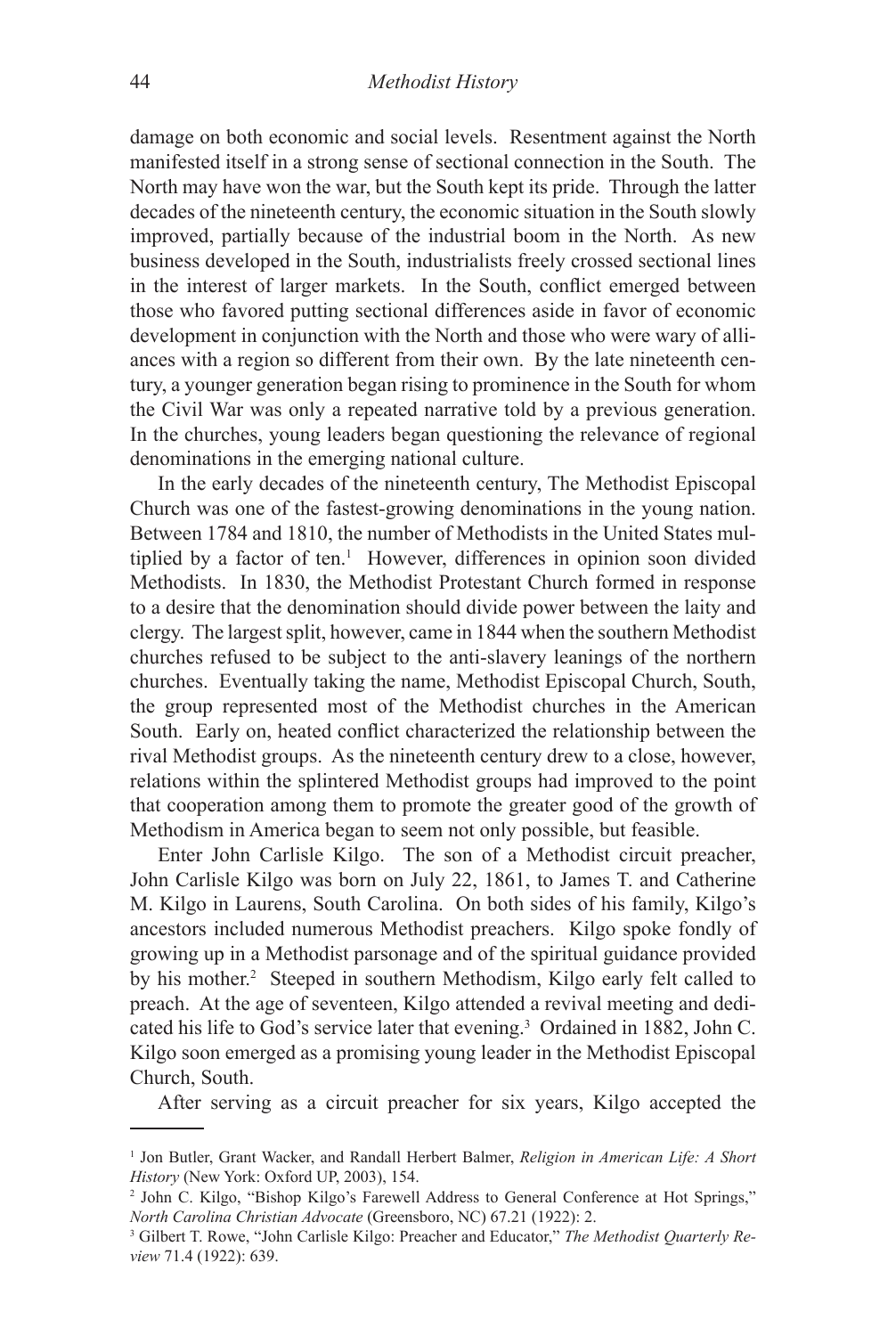invitation to become a fundraiser for his alma mater, Wofford College in Spartanburg, South Carolina. While working for the college, Kilgo studied privately with Dr. Henry N. Snyder, received an honorary M.A., and eventually taught some classes.<sup>4</sup> As a fundraiser, Kilgo proved to be quite successful. He traveled across the state extolling the virtues of Wofford College and the benefits of a Christian higher education, soon establishing a reputation among Methodists as an excellent preacher with a clear vision for progress. John C. Kilgo's name eventually came to the attention of a struggling Methodist college in North Carolina that was searching for a new president. Although not the college's first choice, Kilgo accepted the presidency of Trinity College in 1894 at the age of thirty-three. Neither would ever be the same.

Kilgo's identity as a progressive conservative leader in the South is seen most clearly through his leadership as the president of Trinity College in Durham, North Carolina, the precursor of Duke University. When Kilgo joined the college, Trinity recently had moved from rural Randolph County to the city of Durham with the financial and political support of local business people, including Washington Duke and James Carr. Financial support for education in the South was, however, tenuous at best. The college received some assistance from the Methodist churches in North Carolina as well as tuition payments by students, but Trinity needed more money to support its educational work. Local leaders like Washington Duke had been early supporters of Trinity College in Durham, but they soon grew discouraged because their initial contributions did not inspire similar financial support from others. John C. Kilgo began traveling across North Carolina to share his vision for Christian higher education and to solicit financial and political support for Trinity College.

As a young progressive leader in the South, Kilgo desired to build Trinity College into a school of national significance that would aid in the improvement of the region. A southerner at heart, Kilgo was embarrassed by the condition of the region's colleges and by the apathetic attitude towards higher education. Sectionalism led many southerners to assume a defensive posture against change and its proponents. Though Kilgo identified himself with southern conservatism, he distinguished between positive and negative forms. In an early sermon to students at Trinity, Kilgo outlined his view: "In the South we boast of conservatism, and offer it as the explanation of much of our history, as well as the type of our character. There is a conservatism that is commendable—a real virtue—but there is a conservatism that is not a virtue. It is full of obstructions. Stagnation grows up with it."<sup>5</sup> Kilgo believed that sectional conservatism was a chief cause of the economic and social difficulties in the South. He continued, "The spirit of conservatism about which we boast has produced a political tyranny that is worse than

<sup>4</sup> Earl W. Porter, *Trinity and Duke, 1892-1924: Foundations of Duke University* (Durham, NC: Duke UP, 1964), 55.

<sup>5</sup> John C. Kilgo, *A Sermon to Trinity Students* (n.d.), 6.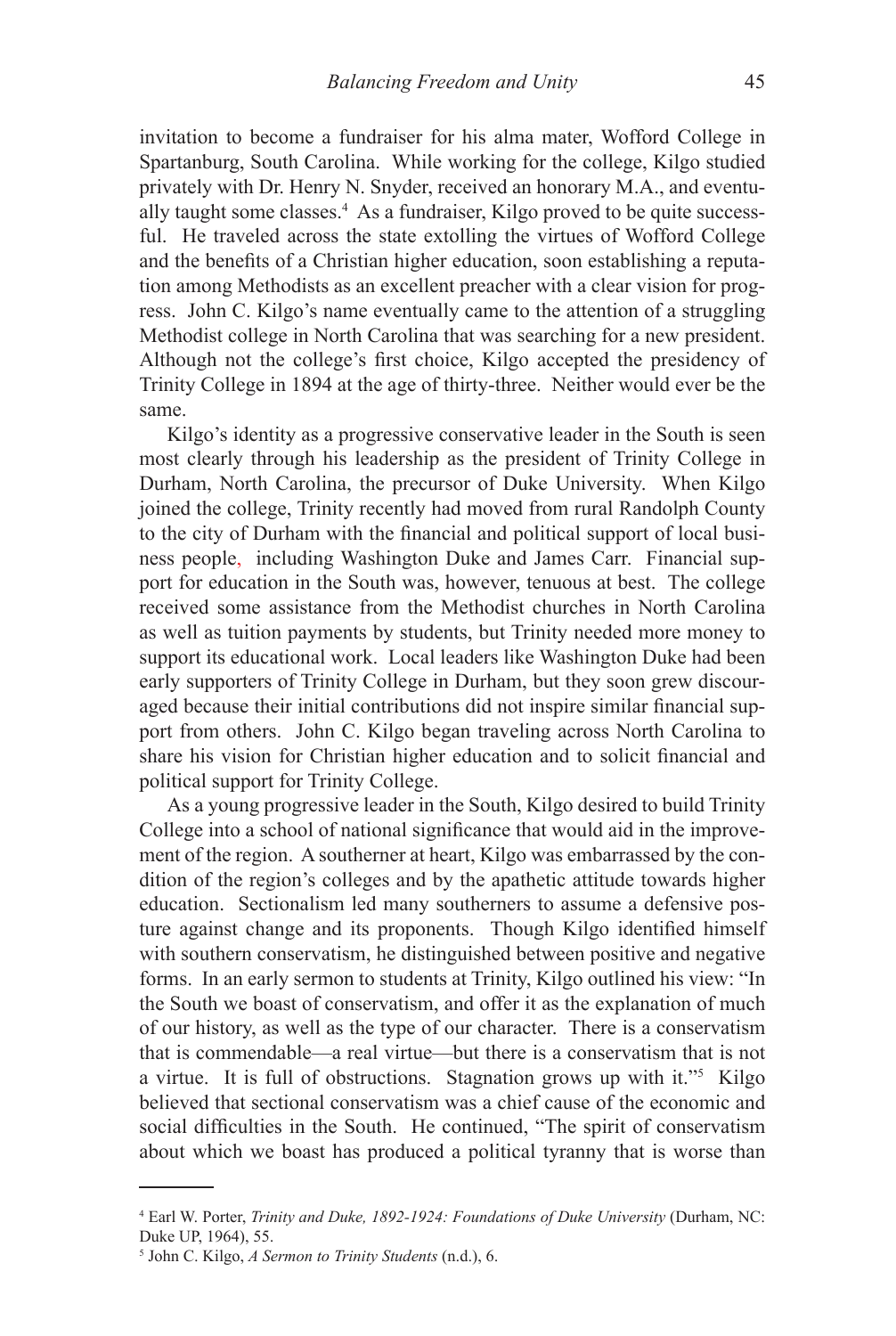feudalism and more intolerant than mediaeval ecclesiasticism. . . . The individual citizen has been robbed of his will, and made the slave of party rule."6 For Kilgo, sectionalism hindered the autonomy of the individual and the pursuit of truth. If Trinity College were to be a force of improvement and change in the South, it would need to be free of sectional fetters.

While opposing negative forms of sectionalism, Kilgo thought that certain southern values could be a positive force in the United States. "I do not blush to own that the South is provincial," Kilgo maintained, "but I would have its provincialism to flower into nationalism, not into sectionalism."<sup>7</sup> Kilgo did not favor blindly accepting tradition. Instead, he wanted to expand minds through education in order to refine southern thought through a national perspective. Kilgo argued that southern values could influence the United States and make it stronger if the South were to engage the nation in a positive fashion.<sup>8</sup>

If southern thought were to gain national influence, Kilgo understood that the South must develop educational institutions comparable to those established in the North. Kilgo's desire to build Trinity into a respected national institution led him to take up the cause of academic freedom. The pursuit of truth required scholars who were free to follow their ideas without fears of reprisal. Kilgo's advocacy for academic freedom soon put him at odds with several prominent North Carolinians including Judge Walter Clark, a trustee of Trinity College, who desired Kilgo's removal. The relationship between Clark and Kilgo worsened over time and eventually led to a lawsuit that fluttered among the courts for nearly eight years. At the core of the dispute was Kilgo's right to express views that countered those prevailing in the state. At a meeting of the trustees, Kilgo defended the academic freedom of the college: "From the beginning Trinity College has stood for freedom . . . . Boys shall come here Democrats, Republicans, Populists, and hold their views without shame or fear. Truth is what this college wants, and God alone shall rule its destiny."9 In the end, Kilgo maintained the support of the board of trustees, but the Clark affair proved to be only a prelude to a larger conflict.

In October, 1903, Trinity College professor John Bassett published an article in the *South Atlantic Quarterly* in which he sought to identify the roots of white antipathy towards blacks in the South. Overlooking the nuance of Bassett's academic points, public opinion focused on two of his statements: that Booker T. Washington was second only to Robert E. Lee as the greatest man to be born in the South in the nineteenth century and that blacks would eventually earn equality with whites.<sup>10</sup> Soon, newspapers called for

<sup>6</sup> Kilgo, *A Sermon to Trinity Students*, 8.

<sup>7</sup> John C. Kilgo, "The Silent South," *South Atlantic Quarterly* 6.2 (1907): 210.

<sup>8</sup> Kilgo, "The Silent South," 201.

<sup>9</sup> John C. Kilgo, Walter Clark, and Duke University Board of Trustees, *Report of the Proceedings of the Investigation of the Charges Brought by Justice Walter Clark against Dr. John C. Kilgo, President of Trinity College, Durham, N.C* (Durham, NC: The Educator Co., 1898), 156.

<sup>10</sup> John S. Bassett, "Stirring up the Fires of Race Antipathy," *South Atlantic Quarterly* 2.4 (1903).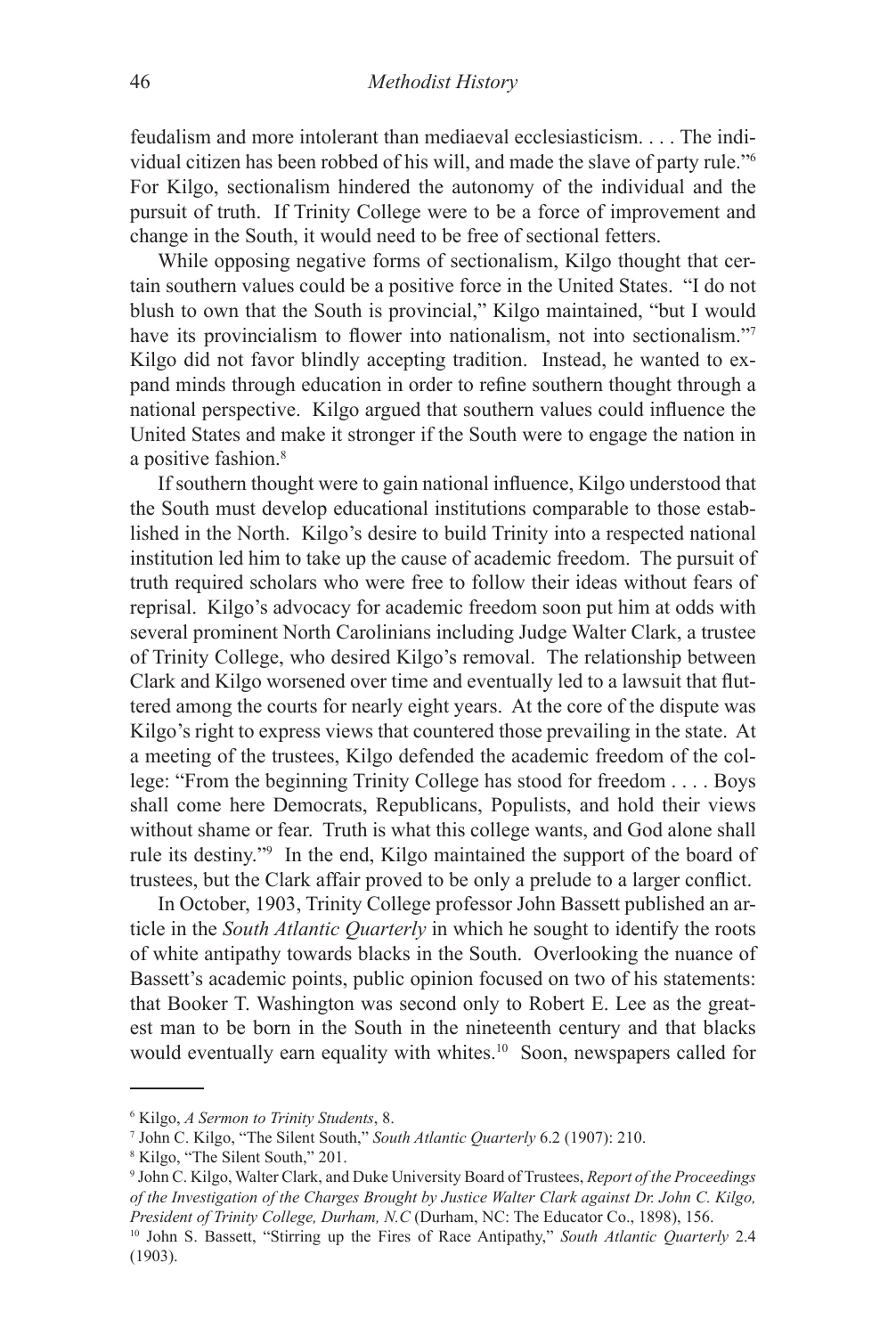Bassett's resignation as well as Kilgo's because Kilgo had created an atmosphere at Trinity that stood against established social conventions in North Carolina.11 While Kilgo did not defend Bassett's statements, he did stand by Bassett's right to publish his thoughts. The dispute culminated in a drawnout meeting of the board of trustees where Kilgo argued for the necessity of academic freedom. In the end, the trustees published a statement affirming academic liberty and declined to accept Bassett's previous offer to resign. Unknown to most, Kilgo had his own letter of resignation in his pocket during the meeting in case the trustees had decided differently.12 The academic liberty of Trinity College was close to Kilgo's heart.

Compared to his southern peers, Kilgo held relatively progressive views regarding African Americans—but not to the point of social equality. In 1896, Kilgo upset some people by inviting Booker T. Washington to speak at Trinity College.13 Kilgo believed that it was the nation's duty to educate African Americans like any other group. He wrote, "In the face of all doubts, honest and dishonest, concerning the negro's capacity for growth, it must be maintained that he can grow."14 Kilgo also wrote, however, "Nothing is more absurd than the cry of social equality between the races . . . . Social equality is everywhere a matter of individual choice."15 Kilgo believed that the innate social equality of people was a myth because people had always chosen their equals. Even whites did not consider all other whites to be their social equals. Because he stood against some of the prejudices of his peers, however, Kilgo garnered support from some in the black community. Upon hearing of Kilgo's later election as bishop in 1910, James E. Shepard, founder of North Carolina Central University in Durham, congratulated him: "Your colored friends all over the south and especially in Durham rejoice at your election to the Bishopric. May God bless you and keep you always."16 As a conservative progressive, Kilgo sought to press southern ideals forward but only to a certain point.

Kilgo not only desired to build Trinity into a strong institution in the South, he wanted it to be a model of Christian higher education's national significance. For Kilgo, Christian higher education was superior to secular education in that it taught not only academics but character as well. Kilgo recognized growing social problems in the United States and chastised those who sought to solve national evils through secular education. Kilgo explained, "It is not ignorance, but meanness that has wrecked nations.

<sup>11</sup> Paul N. Garber, *John Carlisle Kilgo, President of Trinity College, 1894-1910* (Durham, NC: Duke UP, 1937), 253.

<sup>12</sup> Garber, 273.

<sup>13</sup> Porter, 108; Hunter Dickinson Farish, *The Circuit Rider Dismounts: A Social History of Southern Methodism 1865-1900* (Richmond, VA: Dietz, 1938), 209.

<sup>14</sup> John C. Kilgo, "Our Duty to the Negro," *South Atlantic Quarterly* 2.4 (1903): 375.

<sup>&</sup>lt;sup>15</sup> Kilgo, "Our Duty to the Negro," 383-384.

<sup>16</sup> James E. Shepard to John C. Kilgo, telegram, May 17, 1910, John C. Kilgo Records and Papers, University Archives, Duke University, Durham, NC.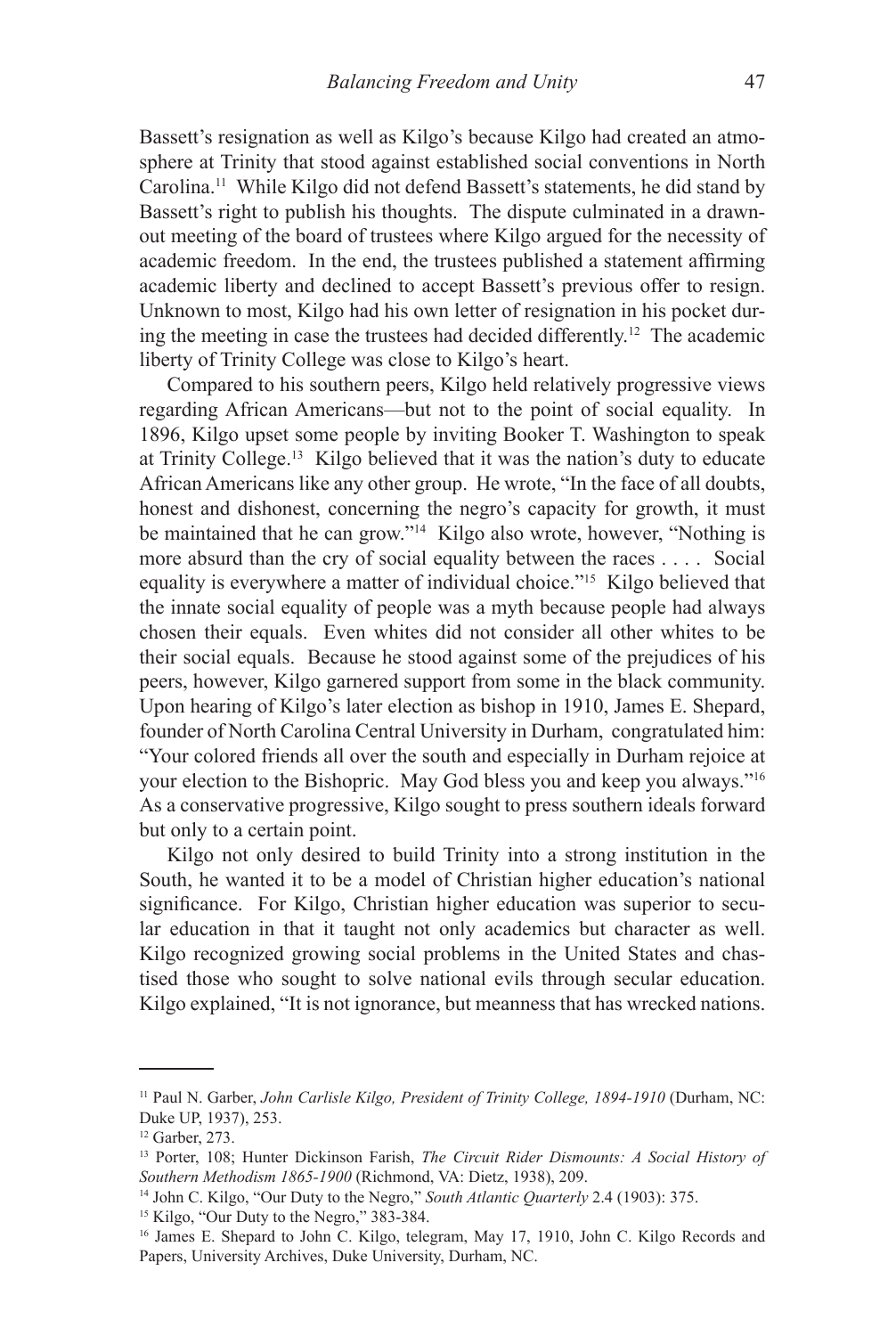Character, not intelligence is the safeguard of the nation."17 He continued, "The most atrocious crimes in America are not committed by the illiterate. .

. . Intelligence without conscience is the most fearful calamity that can befall a nation."18 Kilgo believed that one of the chief functions of higher education was to provide students with a Christian based moral framework so that they could live as good citizens. Kilgo felt that Trinity College should seek to develop character as well as intelligence.

In order to encourage the spiritual development of students, Kilgo employed several methods at Trinity College. Each year, Kilgo sought to lead a series of revival services, some of which had a significant impact on the spiritual atmosphere of the campus. The *Trinity Archive* reported one such series of meetings in 1905: "The college community has not for a number of years experienced such an outpouring of the spirit of God upon it as was felt during these meetings and the results have indeed been wonderful. There are now very few unconverted students in Trinity College, and during the meetings scarcely any were left unmoved."19 Desiring that no student graduate from Trinity College without considering spiritual matters, Kilgo sometimes met individually with those who seemed spiritually uncommitted. Though president of a college, Kilgo identified himself as a preacher who happened to be called to serve in higher education. While Kilgo showed concern for the internal spiritual state of his students, he also focused on the external implications of living a Christian life.

Kilgo did not view the Christian church primarily as a local congregation or even as a denomination with national reach. Though committed to the Methodist Episcopal Church, South, as a denomination, Kilgo detested sectarian squabbling over insignificant matters. Instead, Kilgo viewed the church primarily as the association of individuals whom Christ has transformed. For Kilgo, Christian faith was to be a force of moral good in the nation. He emphasized, "The sole question then of the value of the Christian religion as a working force in the progress of a nation's life is its application to and solution of a nation's problems."20 While the United States benefited economically from the industrial boom of the late nineteenth century, Kilgo and his contemporaries observed that moral problems abounded. The nation was moving and growing, progressing forward, but it needed the direction of the church to keep it on course. In particular, Kilgo believed that faith and hard work, which he perceived to be ideals of southern Methodism, would have a positive influence on the nation. As a Methodist, Kilgo grew increasingly concerned that the divisions within Methodism were holding the church back from exerting its full potential as a force of moral authority in the nation. If Methodism were to remain relevant in the changing world,

<sup>17</sup> John C. Kilgo, *Christian Education: Its Aims and Superiority* (Durham, NC: 1896), 5.

<sup>18</sup> Kilgo, *Christian Education: Its Aims and Superiority*, 6.

<sup>19</sup> C. T. Hancock, "The Ymca Department," *The Trinity Archive* 18 (1905): 283.

<sup>&</sup>lt;sup>20</sup> John C. Kilgo, "How Does Religion Concern Education?," *South Atlantic Quarterly* 2.3 (1903): 209.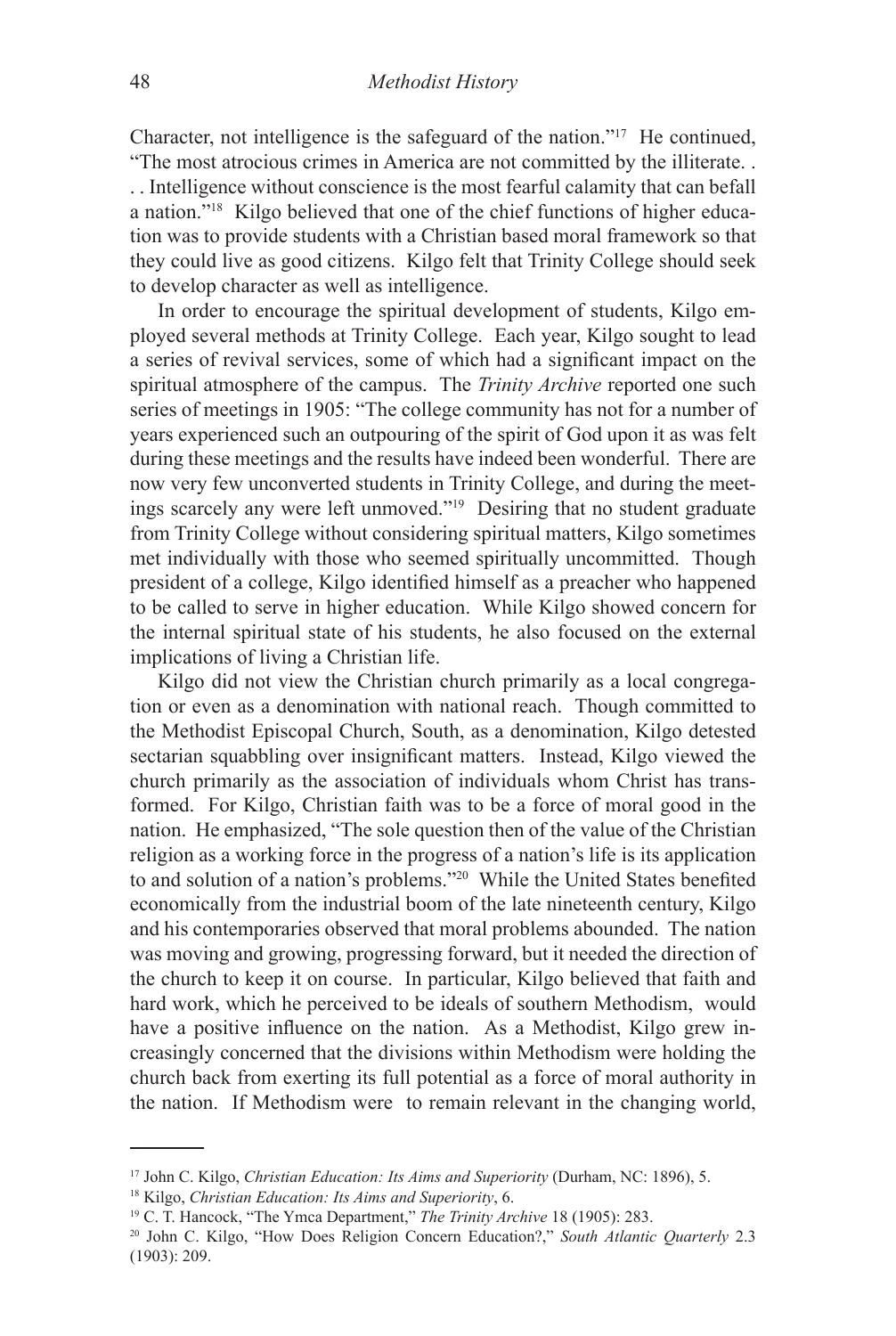it would need to put aside its sectional squabbling. For Kilgo, Methodism could only realize its full potential through unity. The nature of such unity, however, proved to be elusive.

#### **The Quest for Methodist Unification**

Though the separation of the Methodist Episcopal Church (MEC) and the Methodist Episcopal Church, South (MECS), began as a relatively amicable parting of ways in 1844, the rivalry between the groups escalated during and after the Civil War. The war strained both regions, but it decimated the South. Though the former slaves were now legally free, animosity between whites and blacks precluded hope for reconciliation. Such strong feelings would not dissipate easily. The MEC paralleled other northern denominations and established new congregations in the South in order to care for the needs of former slaves as well as to minister to disenfranchised southerners. As the South slowly recovered, resentment grew against these and other invading northerners who threatened the established southern way of life.

In both the North and the South, Methodists needed to answer the question of what role African Americans should play in the life of the church. While blacks and whites worshiped together in the early mission churches of northern Methodists in the South, the MEC soon created annual conferences specifically for African Americans. Meanwhile, the MECS oversaw the creation of a new church body in 1870 named the Colored Methodist Episcopal Church in America (CMEC). While the MEC created parallel institutions within the structure of the church, the MECS created a new and independent denomination outside the church.<sup>21</sup>

Though talk of unification of the MEC and MECS began in 1865, the discussion did not begin in earnest until the 1870s. As the nation recovered from the Civil War, visions of national and economic expansion dominated. The MEC planted missionary churches in the South, and the MECS planted missionary churches in the North. Both denominations sought to expand westward. Soon, small towns in the border areas had two Methodist churches and two Methodist pastors where the attention of one would have sufficed. Meanwhile, the scope of expansion grew to include missionary work across the world at the turn of the century. Soon, Methodists like John C. Kilgo began to question the wisdom of competition among theological brethren that drained support from both.

A meeting at Cape May, New Jersey, in 1876 led to the first significant progress in the relationship between the MEC and the MECS. The northern churches' questioning of the legitimacy of the southern churches squelched earlier discussions, and southerners feared that unification would simply lead

<sup>21</sup>Numerous scholars have analyzed the racial relationships among Methodists in the decade leading up to the eventual reunification of the MEC, MECS, and MPC in 1939. See especially Reginald Francis Hildebrand, *The Times Were Strange and Stirring: Methodist Preachers and the Crisis of Emancipation* (Durham, NC: Duke UP, 1995), and Morris L. Davis, *The Methodist Unification: Christianity and the Politics of the Jim Crow Era* (New York: New York UP, 2008) for detailed discussion of this issue.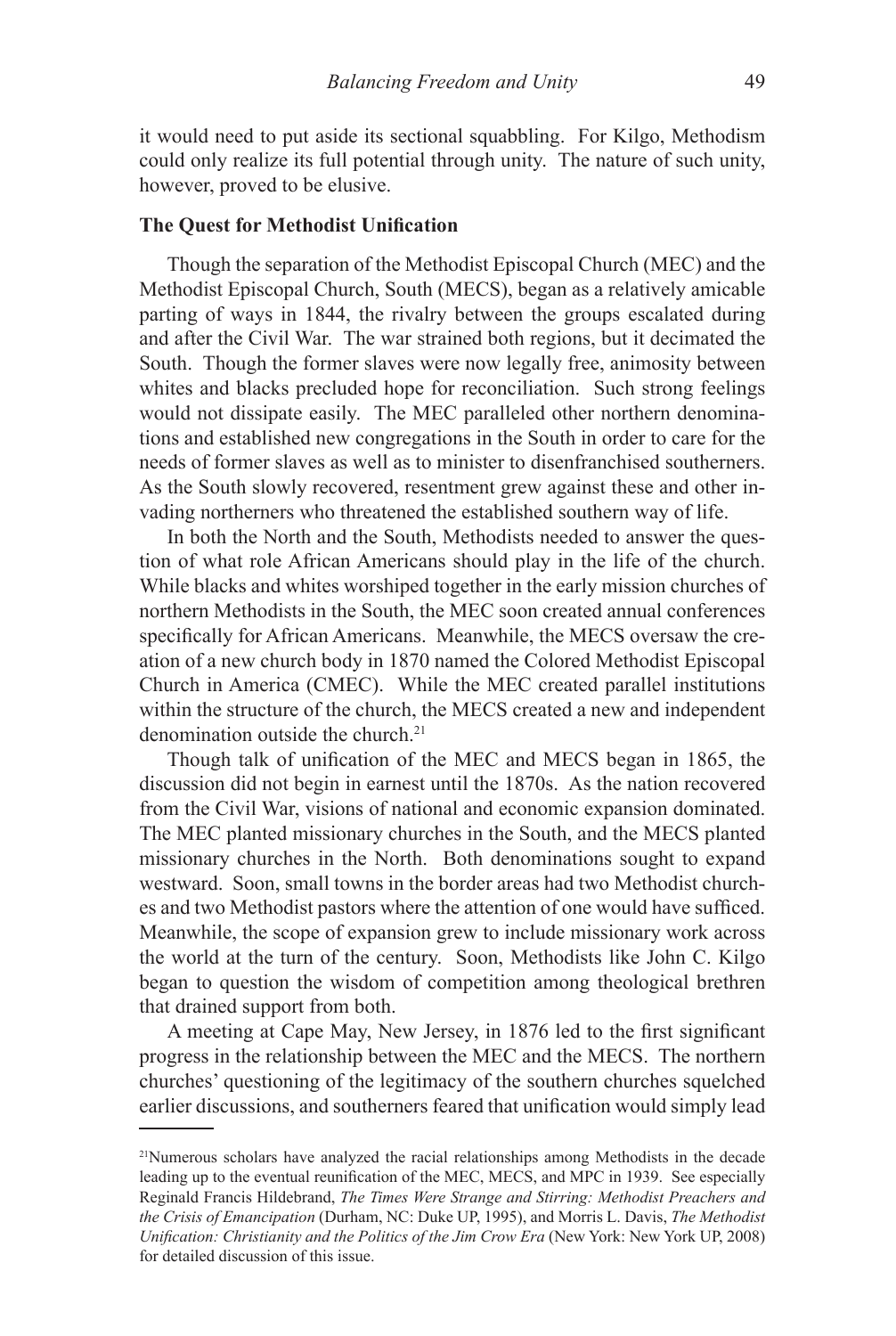to the dissolution of their church. At the meeting in New Jersey, the groups established a consensus that each was a legitimate branch of Methodism with a common history and theology. Questions of polity or church structure formed the main points of the division. While the churches were not ready to consider formal union, federation for the sake of cooperation began to seem like a real possibility. By the end of the nineteenth century, parallel groups from the MEC and MECS had begun a series of formal meetings to discuss a federation of Methodism in the United States that would allow the groups to share some resources and work together for the common good of Methodism.

By the turn of the century, Kilgo had established himself as one of the leading voices in the Methodist Episcopal Church, South. As a preacher, Kilgo carried a certain moral authority; as a college president, Kilgo was able to project his progressive vision across the region. The North Carolina conference of the MECS chose Kilgo to help represent its churches at every General Conference from 1894 until Kilgo's election as bishop in 1910. In turn, the general conference of the MECS picked Kilgo to represent the denomination as the fraternal delegate to the 1904 General Conference of the MEC in Los Angeles. When he presented the fraternal address on May 22, 1904, Kilgo delivered what some have described as the most significant and moving speech of his life. He spoke of his vision for renewal in the relationship between the denominations: "When courting, I found that after a fuss or two we always loved just a little harder. So it is now we have no regard for section. We are one people striving for one great accompaniment, the salvation of the world and the uplifting of society."22 Upon Kilgo's completion of the speech, the *Los Angeles Times* reported that the delegates "jumped upon chairs, handkerchiefs were waved, and cheer after cheer was voiced."<sup>23</sup> While the speech focused primarily on the moral future of America, Kilgo alluded to the necessity for the Methodist denominations to work together for that future. For Kilgo, Christ had commissioned the church to shape the nation's moral character. However, neither the North nor the South lived up to this task.

In 1906, two years after his Los Angeles speech, Kilgo published a public exhortation for the Methodist denominations to put aside past differences in interest of working together for the good of the nation and world. In an article, titled, "A Plea for the Union of Methodism in America," Kilgo asserted: "The time has come when separation cannot be justified . . . . All the issues which led to separation have been settled for all time and the memory of dead issues should not persist with more power than the necessities of vital duties and tasks which call for the combined zeal of all men in all quarters of the earth."24 Kilgo saw three advantages to unified Methodism: an increase

<sup>22 &</sup>quot;Oratory Stirs Conference," *Los Angeles Times*, May 12, 1904.

<sup>&</sup>lt;sup>23</sup> "Oratory Stirs Conference."

<sup>24</sup> John C. Kilgo, "A Plea for the Union of Methodism in America," *South Atlantic Quarterly* 5.3 (1906): 5.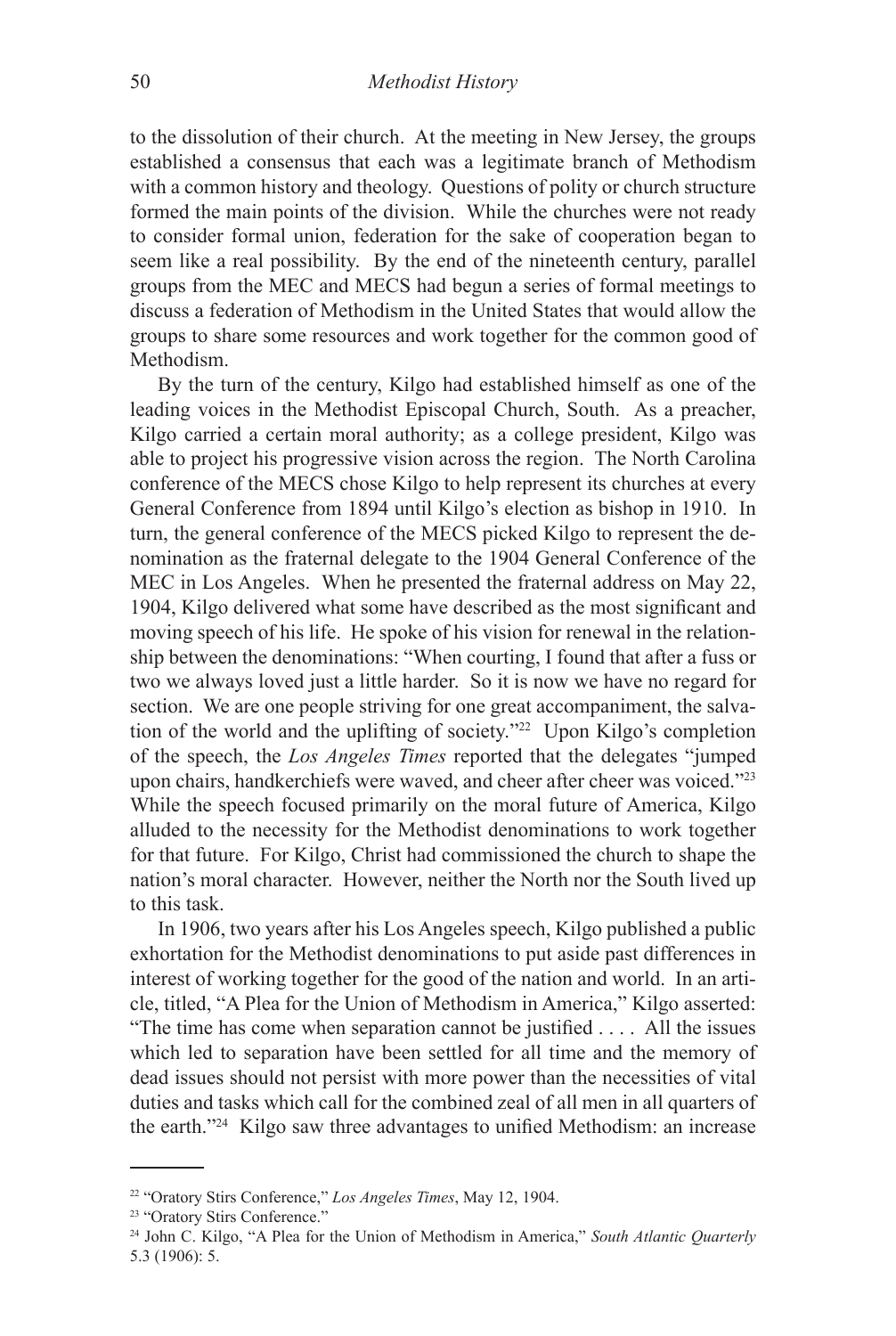in moral influence at the national level, a better example to the world, and a more efficient use of resources. Competition between rival Methodist denominations sent the wrong message to the larger community and distracted the church from its mission. Kilgo continued, "The perpetuation of sectionalism is no credit to any part of the nation and it has received the condemnation of all patriotic citizens. Commerce and industry have become a bond of union between the wide sections of the republic and men who have met in the market have forgotten all the feelings of a former strife."25 Kilgo believed that sectionalism was holding back progress, especially in the South. The world had moved forward since the Civil War, and the church needed to do so, as well.

On the national level, talks continued between representatives from the denominational bodies of Methodism. In 1898, the Joint Commission on Federation met in Washington D.C. Representatives from the MEC and MECS formed resolutions outlining ways that the denominations could work together including in the areas of foreign missions and publishing. The commission also resolved that Methodists should avoid competition in overlapping jurisdictions. As years passed, the commission's efforts achieved mixed results. By 1904, the MEC and MECS had taken cooperative steps in the mission field and had published a common hymnal as well as other print resources. However, overt competition continued between local churches within the United States, especially in the South and West. In 1910, the Joint Commission on Federation finally concluded that the 'organic union' of the denominations would be the only way to resolve the conflict between the groups.26

As a result, the MEC, the MECS, and the recently-joined Methodist Protestant Church (MPC) formed a nine-member committee with the express purpose of proposing a plan for the organic union of the denominations. In 1911, the "Committee of Nine" met and proposed a plan that the Joint Commission on Federation then considered at its meeting in Chattanooga, Tennessee, later that same year. Essentially, the plan recommended a unified structure consisting of one general conference that would connect three to four jurisdictional or regional conferences. The general conference was to have equal representation of clergy and lay, but it would not be able to interpret the constitutionality of its own actions. The Joint Commission added a suggestion that African Americans should be grouped in a single jurisdictional conference. The commission then looked to the denominational bodies to respond to the proposal.

Each of the denominations responded positively yet cautiously to the Chattanooga Report. In their 1912 meetings, the MEC and MPC affirmed the work of the group and suggested further discussion. At its gathering in 1914, the MECS supported the spirit of the proposal, but recommended that Methodism form a fraternal denomination for African Americans outside and

<sup>&</sup>lt;sup>25</sup> Kilgo, "A Plea for the Union of Methodism in America," 6.

<sup>26</sup> Paul N. Garber, *The Methodists Are One People* (Nashville: Cokesbury Press, 1939), 88.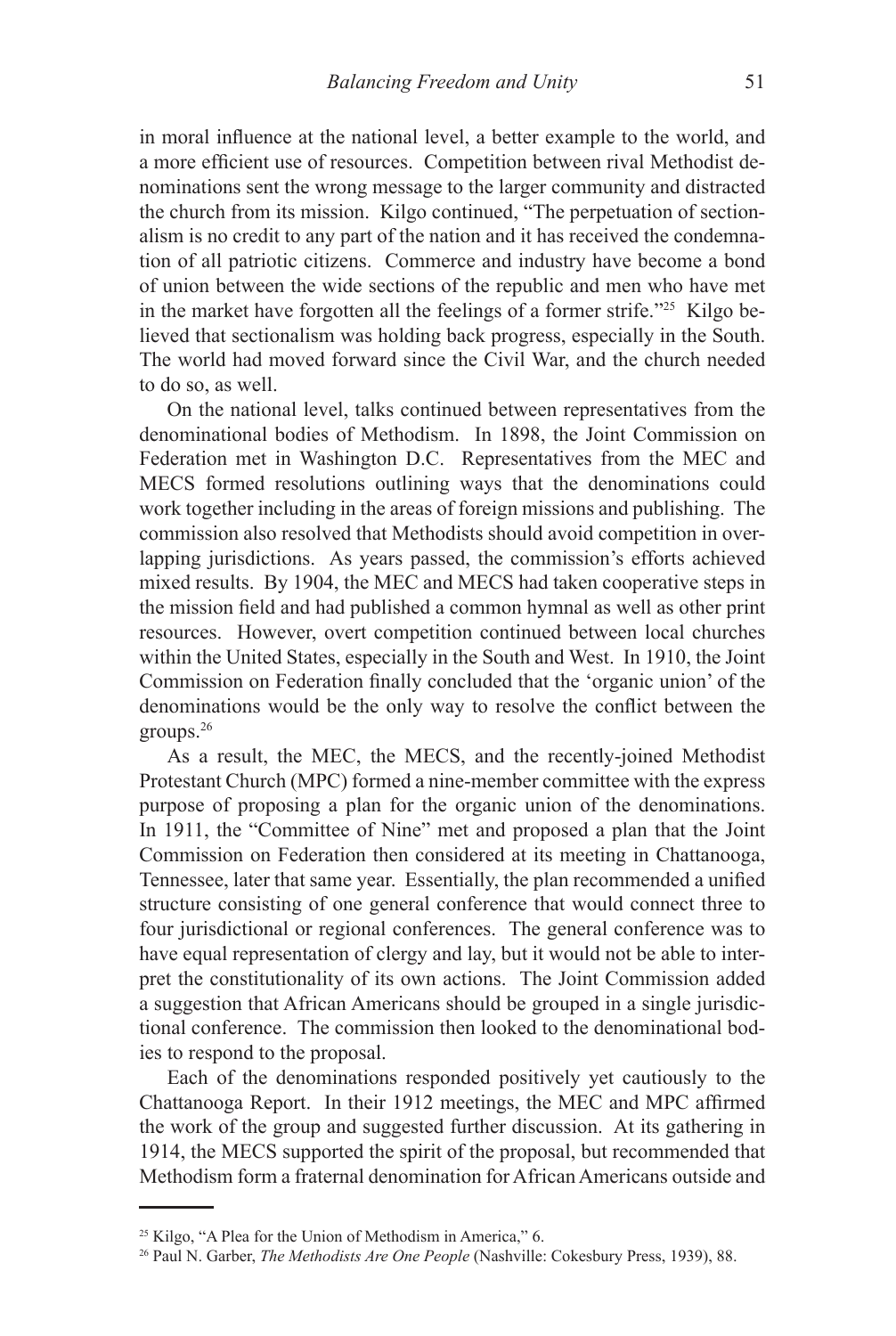independent of the unified denominations. The role of African Americans in unified Methodism remained at the center of the debate for many years.

While the national denominational bodies were making clear progress towards an organic union of Methodism, some people had already concluded that organic union was unworkable. During the North Carolina Annual Conference meeting in 1909, John C. Kilgo joined with four other delegates to ask the conference to petition the General Conference of the MECS to seek a federation of Methodism in America.<sup>27</sup> Kilgo and his co-petitioners believed that an organic union was impossible because of differences in administrative methods and the sheer size of a unified denomination. Instead, they proposed the formation of a "Federal Council of Methodism" that would unite relatively independent general conferences. Their proposal clarified that "each General Conference shall have absolute control of all matters of administration within its own jurisdiction in harmony with the constitution of the Church."28 This would allow the MEC and the MECS to work together more closely, but it would also allow regional areas of American Methodism to operate with some sense of autonomy.

Though seeking to limit national oversight of local areas, Kilgo's proposal did so from a national perspective. The group stated that their purpose was "to secure a perfect union of effort in spreading scriptural holiness over these lands, to prevent the arraying of altar against altar in any field in which we are called by the providence of God to labor."29 In this sense, the group proposed a union of action but not a union of administration. Kilgo and his associates believed that competition between rival groups discouraged the growth of Methodism and diminished Methodism's moral influence on the nation. How could Methodism promote scriptural holiness to the nation when sectional bickering among Methodists occupied the churches?

While affirming the benefits of unified Methodism, the nature of such a relationship caused much debate in the church. After working together for fourteen years, the Joint Commission on Federation, in 1910, had recommended organic union as the best solution. By 1916, the MEC and MECS affirmed this general direction and formed a Joint Commission on Unification to work out the details. On one hand, plans for federation envisioned relatively independent bodies of Methodism that would work together where tasks overlapped. On the other, plans for organic union called for a powerful national body of Methodism that would set the direction of the church. Consequently, regions would lose their independence and become administrative units of the larger denomination. Though "union" replaced "federation" as the working terminology of the relationship between Methodist groups, Kilgo's basic position favoring federation continued to resonate with leaders in the MECS. Certain proposals for unification bore a clear resem-

<sup>27</sup> *Journal of the North Carolina Conference of the Methodist Episcopal Church, South*, (Raleigh, NC: Edwards & Broughton Printing Company, 1909), 68.

<sup>28</sup> *Journal of the North Carolina Conference of the Methodist Episcopal Church, South*, 68.

<sup>29</sup> *Journal of the North Carolina Conference of the Methodist Episcopal Church, South*, 68.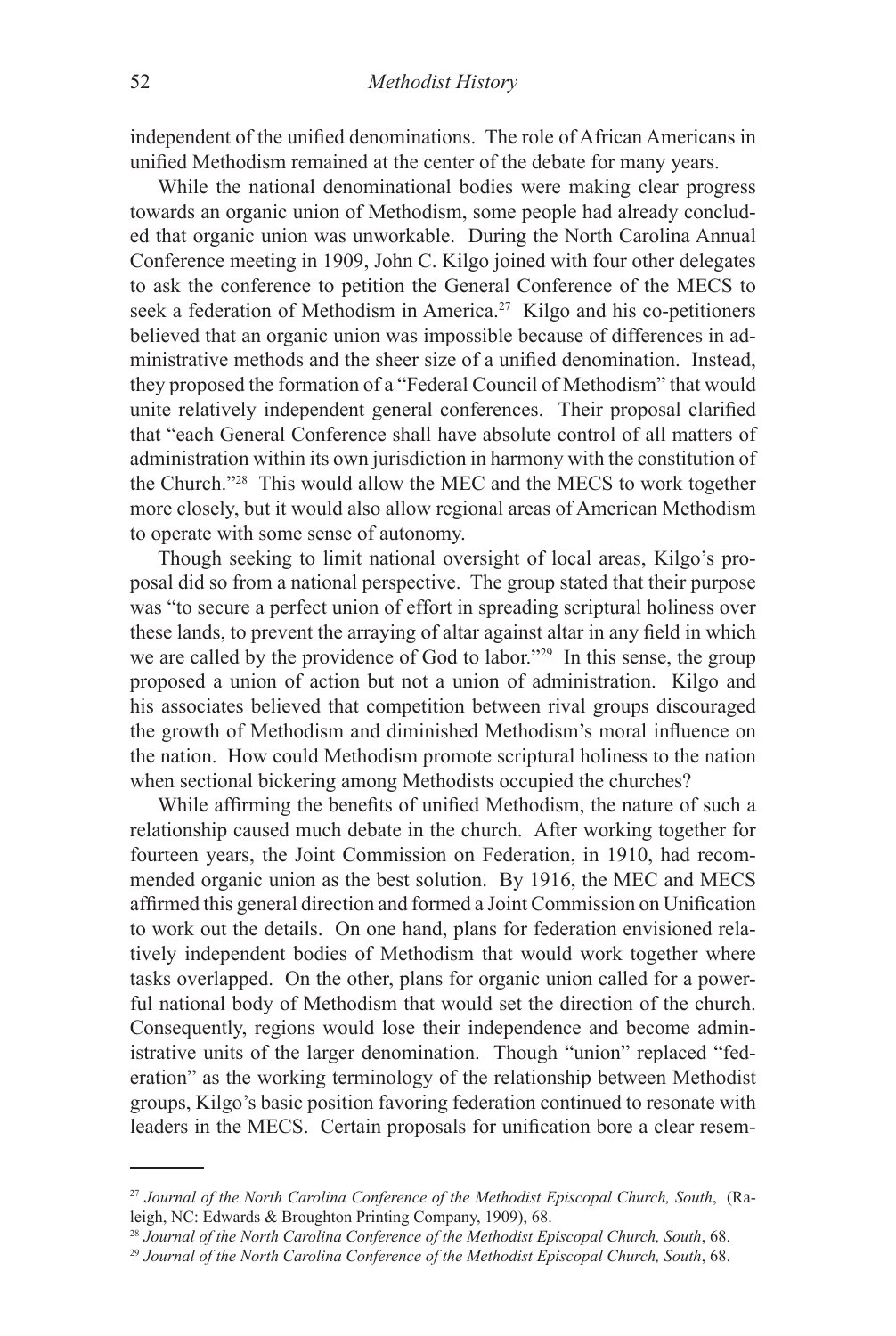blance in principle to past proposals for federation.

As a dynamic preacher and as the president of a Methodist college, John C. Kilgo established a positive reputation in southern Methodism. The MECS viewed Kilgo as a promising young leader of the church. When he was only thirty-six years old, Kilgo first received votes seeking to appoint him as bishop at the 1898 General Conference.<sup>30</sup> More votes followed in 1902, and Kilgo narrowly missed election as bishop in 1906. Finally, in May of 1910, the General Conference of the MECS elected Kilgo as bishop on the first ballot.<sup>31</sup> In June, Kilgo resigned the presidency of Trinity College.

As a bishop, Kilgo associated himself with a group of well-known conservatives in the MECS. By 1916, Kilgo's name was spoken of in conjunction with those of bishops A. W. Wilson, E. E. Hoss, W. A. Candler, and C. Denny. Wilson and Hoss represented the older class of conservative southern bishops while Candler, Denny, and Kilgo represented the younger generation of conservative leadership. Candler and Denny strongly opposed plans for unifying American Methodism because they feared the "disintegration and absorption" of the southern churches into the northern ecclesial body.32 After becoming a bishop, Kilgo felt his formal duty was to discern God's direction for the church and then to lead the MECS boldly in that direction. Kilgo desired to lead the denomination forward but not recklessly. Though conservatives were in clear control of the MECS in 1920, the southern leadership was not of one mind.<sup>33</sup>

Though earlier supporting the idea of unified Methodism in America, Kilgo later nuanced his view as he considered how organic union would affect the southern church. When the Joint Commission on Unification met in a series of meetings between 1916 and 1920, it became apparent that the northern and southern churches differed substantially in their visions of the future of Methodism. Since the MEC was stronger than the MECS, plans that called for an authoritative national General Conference favored the northern churches. Conversely, the southern churches desired an arrangement where the regional level held the greater power. At a Joint Commission meeting in 1917, Bishop Denny summarized his responsibility to the southern conservative position: "We are here to see that what is dear to us, the right of local self-government in this matter, is contended for. We do not want to control anybody else; but, as far as we are able to manage it, we do not propose that anybody else shall control us . . . ."34 The basic principles that led Kilgo to

<sup>30</sup> Garber, *John Carlisle Kilgo, President of Trinity College, 1894-1910*, 318.

<sup>31</sup> Garber, *John Carlisle Kilgo, President of Trinity College, 1894-1910*, 322.

<sup>&</sup>lt;sup>32</sup> Warren A. Candler to John C. Kilgo, May 31, 1916, John C. Kilgo Records and Papers, University Archives, Duke University, Durham, NC.

<sup>&</sup>lt;sup>33</sup>Growing tensions between conservatives and progressives within the Methodist Episcopal Church, South, are addressed in Robert Watson Sledge, *Hands on the Ark: The Struggle for Change in the Methodist Episcopal Church, South, 1914-1939* (Lake Junaluska, NC: United Methodist Church, Commission on Archives and History, 1975).

<sup>34 &</sup>quot;Proceedings at Baltimore, Md., December 28, 1916–January 2, 1917, and at Traverse City, Mich., June 27-30, 1917," in *Joint Commission on Unification of the Methodist Episcopal Church, South and the Methodist Episcopal Church* (Nashville and New York: Publishing House of the M.E. Church, South and the Methodist Book Concern, 1918), 314.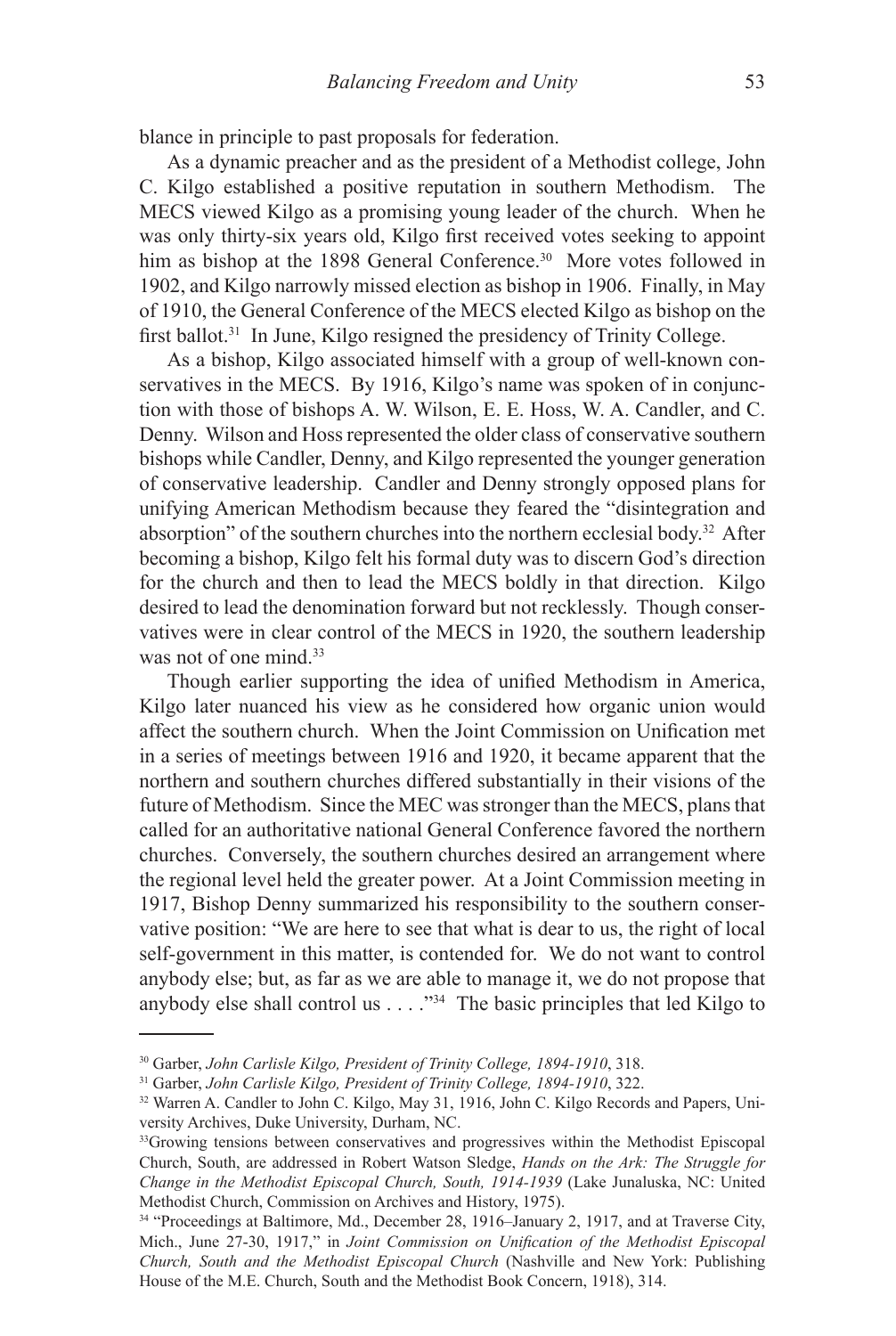speak out for academic freedom from political imposition contributed to his views regarding the freedom of southern Methodists from the opinions of northerners. For Kilgo, the goal of Methodism was to be unity of action, not unity of administration.

Though sometimes hidden in the terms of local control, the role of African Americans in the unified church remained at the center of the debate. One of chief reasons that southern conservatives wanted regional control of the churches was to support the exclusion of blacks from positions of authority over whites in the church. Decades earlier, the MECS supported the creation of a separate Methodist denomination in the South specifically for African Americans. If a unified General Conference were able to assign bishops, some southerners were concerned that the national body might call a black bishop to oversee southern churches. Such a concern led Bishop Denny to predict that if the unified church were to elect a black bishop with any authority over southern Methodism, then there would be no southerners left in Methodism over whom he could preside.<sup>35</sup> Northern intrusion, therefore, threatened the "southern way of life" and its conclusions regarding the social interaction of races. When the MEC and MECS formally united in 1939, the new denominational structure included African Americans but in a racially segregated jurisdiction. As Morris Davis has pointed out, the spirit of unity in the church did not extend to all Methodists.36

The liberal tendencies of northern Methodism also concerned Kilgo and other southerners. Kilgo believed that one should question tradition, but he could not accept conclusions that diluted Christianity into mere naturalism. Kilgo maintained, "[Naturalism] engenders in the Church a weakly sentimentalism which muzzles faith and veneers the truth to please a backslidden constituency."37 Instead, Kilgo desired a vigorous Christianity that could be a moral force in the nation. Such faith did not find its basis in the wisdom of humans but in the revelation of God through the Bible. However, some northern Methodists understood biblical revelation differently. Kilgo warned southern Methodists, "Modern skeptics gladly accept the teachings of the Holy Scriptures so long as they may be interpreted as the highest type of religious literature, but they refuse to accept them as the revealed Word of God."38 If the MEC and MECS shared the same publishing apparatus, Kilgo worried that such attitudes would prevail in denominational educational materials. The only way to preserve the South's minority perspective in unified Methodism seemed to be through semi-autonomous regional bodies.

In 1916, Kilgo responded to his own previous statement of 1906 where

<sup>&</sup>lt;sup>35</sup> From 1911 meeting of the Joint Commission on Federation in Chattanooga, TN; Henry Y. Warnock, "Southern Methodists, the Negro, and Unification: The First Phase," *The Journal of Negro History* 52.4 (1967): 288.

<sup>36</sup> Davis, 6.

<sup>&</sup>lt;sup>37</sup> John C. Kilgo, "Fraternal Address to the General Conference of the Methodist Episcopal Church," *Christian Advocate* 79.21 (1904).

<sup>38</sup> John C. Kilgo, "Address by the Bishop and Presiding Elders to the Preachers of the Two North Carolina Conferences," *North Carolina Christian Advocate* (Greensboro, NC) 62.4 (1917): 3.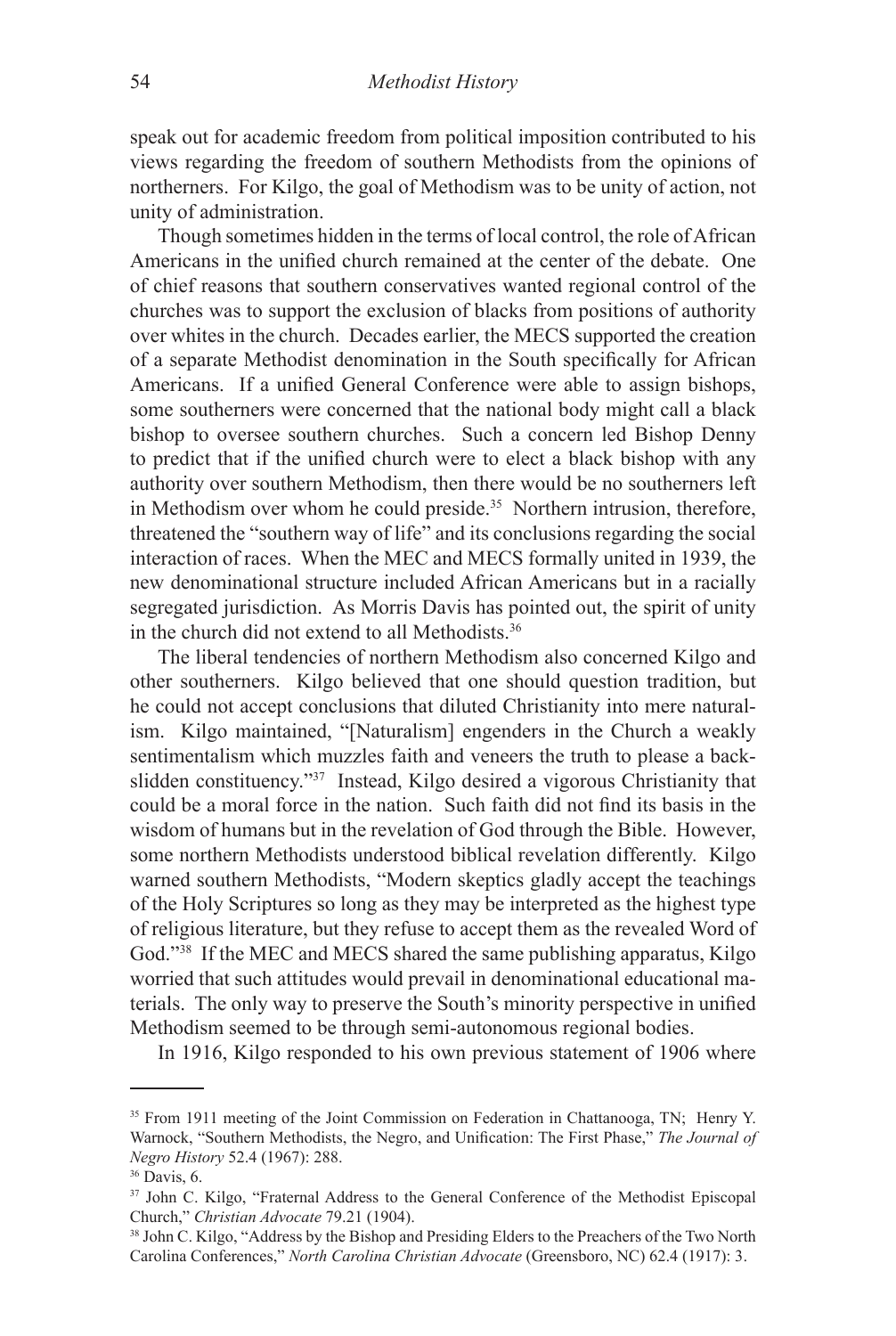he passionately called for the union of American Methodism.<sup>39</sup> He explained that he made the earlier statement from the perspective of the nation and not the MECS. Kilgo also clarified that in 1906 he was speaking to the theory of union in general and not to any specific plans to realize that union. Now that the MEC and MECS were considering actual plans, Kilgo desired to speak out specifically against the proposal put forward at the 1916 MEC meeting at Saratoga Springs that favored one strong General Conference. Kilgo described the plan as inherently "anti-American" and complained, "The proposition to unite on the basis of the General Conference being constituted the supreme legislative, executive, and judicial body, under constitutional restrictions, is, for the soundest and gravest reasons, a most objectionable proposition."40 Kilgo feared that if the denominations adopted the Saratoga plan, the stronger North would suffocate the southern perspective. Instead of the South being a positive force in the nation, Kilgo believed that such a plan would sideline the South into obscurity.

Because he felt that it was unlikely that the MEC and MECS could reconcile their differences regarding denominational structure, Kilgo now favored the continued separation of Methodism. He continued, "Real union is not a mechanical invention, but a deep spiritual fellowship; and unless there is a fixed sense of spiritual communion dominating the hearts of the Methodist people, no artificial form can cover the fault or prevent a final disaster."41 For many, unification had become an emotional issue. It was no longer about just structuring a unified denomination but about preserving one's core values. For Kilgo in 1916, it seemed that it was better for Methodism to remain divided rather than to unite under contention.

Though Kilgo had been energetic and vigorous in his youth, poor health weakened him over the last fifteen years of his life. Eventually, his health forced him to step down from his formal episcopal duties in 1920. When he rose to give his farewell address at the 1922 General Conference of the MECS, Kilgo required the assistance of two people. On the way back to North Carolina, Kilgo grew ill and was admitted to a hospital in Memphis where he lay comatose for several days. After his conditioned improved, he returned to his home in Charlotte where he died only weeks later on August 11, 1922, at the age of sixty-one. Assisted by Bishop Denny, Bishop Candler, Kilgo's close friend, conducted the funeral, which many dignitaries from both Trinity College and the MECS attended.<sup>42</sup>

#### **Conclusion**

As a progressive in the American South, John Carlisle Kilgo sought to

<sup>39</sup> John C. Kilgo, "Methodist Unification," *Baltimore and Richmond Christian Advocate* 15.32 (1916).

<sup>40</sup> Kilgo, "Methodist Unification."

<sup>41</sup> Kilgo, "Methodist Unification."

<sup>42 &</sup>quot;Funeral Services of Bishop Kilgo," *North Carolina Christian Advocate* (Greensboro, NC) 67.32 (1922).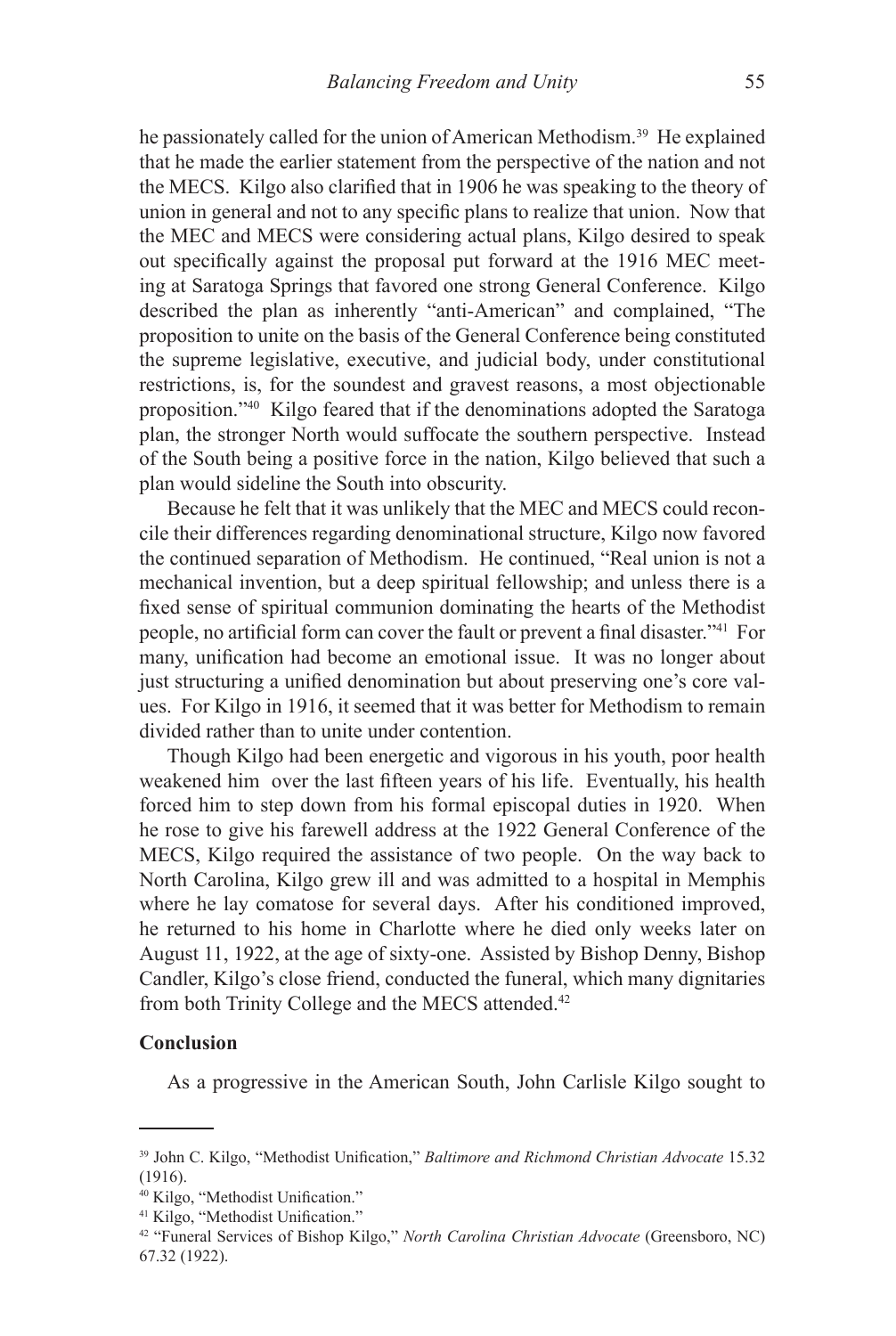elevate the status of his native region through expanding its educational and spiritual horizons. Kilgo firmly believed that the pursuit of truth was glorifying to God. However, one needed freedom to pursue truth wherever it seemed to lead. The United States was developing rapidly, and Kilgo maintained that Methodism needed to exert a clear moral force on a national level to prevent evil tendencies from derailing the country's progress. At Trinity College, Kilgo sought to shape mere boys into men of strong moral character who could provide such leadership in the South and on the national level. For Methodism, this meant that the church needed to subordinate sectional differences to its national responsibilities. Methodists needed to work together for the good of the nation.

As a southern conservative, Kilgo believed that certain traditions and ideals were worth keeping. Each region of the country had its own peculiarities, but this made the nation stronger. For Kilgo, the freedom to pursue truth extended to the regional level. Just as it was immoral for the South to force its ideals on the individual, the rest of the nation should not force its ideals on the South. Each region needed freedom of autonomy from the homogenizing effects of a nationalist ethos. If Methodists were to unify their church, they needed to structure the denomination in such a way as to preserve minority perspectives. In the end, Kilgo supported the united action of Methodism, but he could not support a plan of unification that gave the greatest power to a national body of Methodism.

Kilgo's views regarding the relationship between regional and national powers are likely echoed in the writing of Edwin Mouzon, a fellow southern bishop. In 1918, Mouzon distinguished between good and bad sectionalism and wrote, "There needs to be developed among us a national mind—yes, an 'International mind.' While conserving local interests, we must think in terms of the nation, and in terms of the world."43 Through his work at Trinity College, Kilgo fought against "an unfortunate and hurtful provincialism," but as bishop, Kilgo also sought to preserve the uniqueness of southern life.<sup>44</sup> For Kilgo, sectionalism was only bad when it stood in the way of the pursuit of truth. Kilgo fought against the loss of what he perceived to be the South's singular contributions to the growth and prosperity of the nation. He favored the elevation of the South to national respectability and influence. The South was to move forward with a national mind but without forsaking that which made the South different from other regions.

In today's international context of Methodism, the balance between regional autonomy and international homogeny remains a matter of debate much like the debate in Kilgo's time. How is American Methodism to relate to Methodism in other parts of the world? How is the church to give voice to minority views? How does one advocate for the needs of those without

<sup>43</sup> Edwin D. Mouzon, "A Divided Methodism," *The Central Christian Advocate* (Kansas City, MO) 62.29 (1918).

<sup>44</sup> John C. Kilgo, "Dr. Kilgo's Alumni Address," *North Carolina Christian Advocate* (Greensboro, NC) 47.23 (1902).